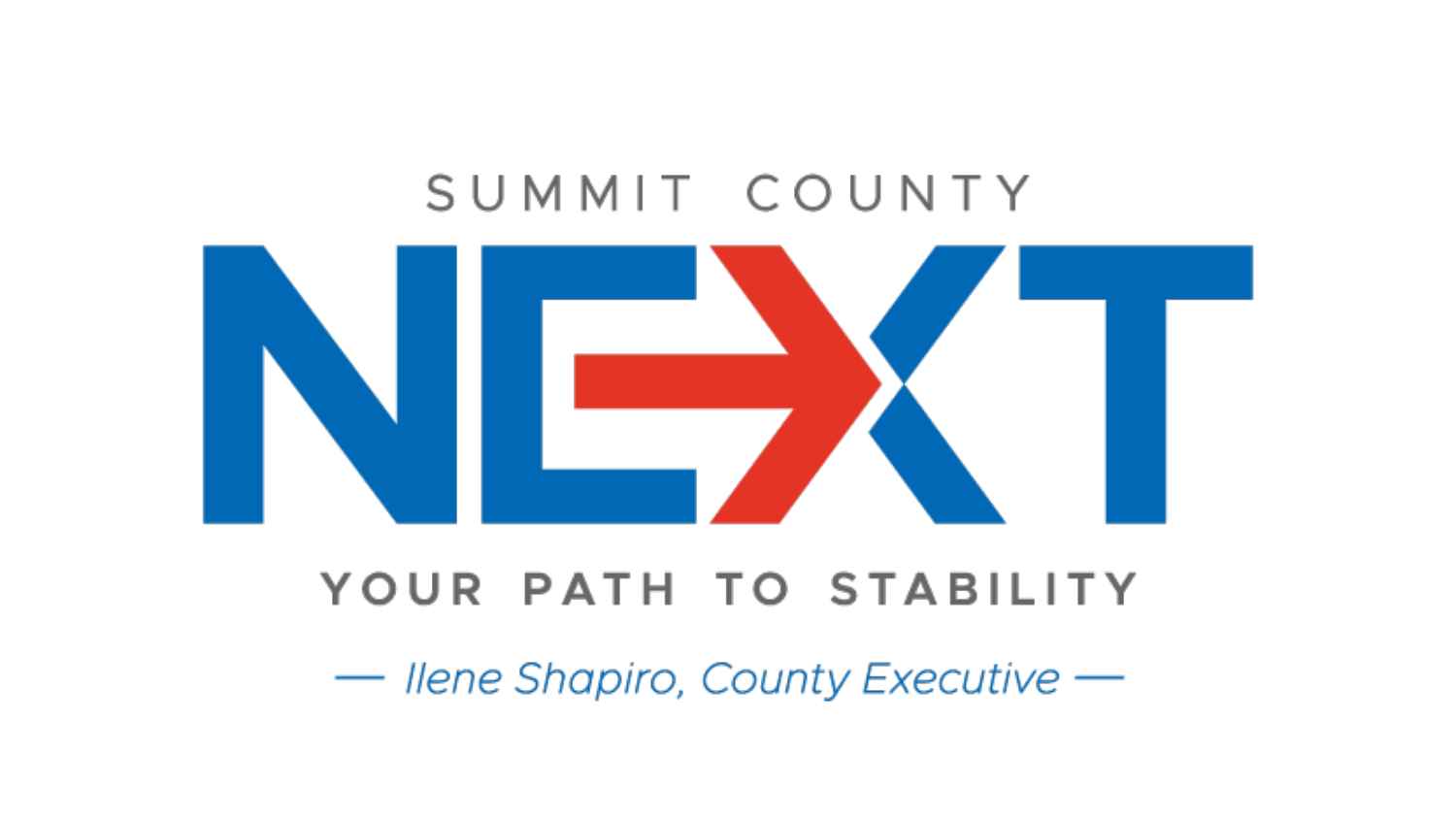

# **Background**

- Summer 2019- Summit DJFS started examining ways to address the "benefits cliff" and conducting research on other programs within the state and country
- Focus on how to explore the flexibility of the county PRC plan and how to rethink the delivery of services to work towards TANF purpose 2: to end the dependence of needy parents on government benefits by promoting job preparation, work and marriage
- 2020 pandemic changed the landscape of employment and the needs of all in the community
- 2021 provided a renewed focus on how to better assist individuals and truly provide services that "wrap around" individuals to improve personal success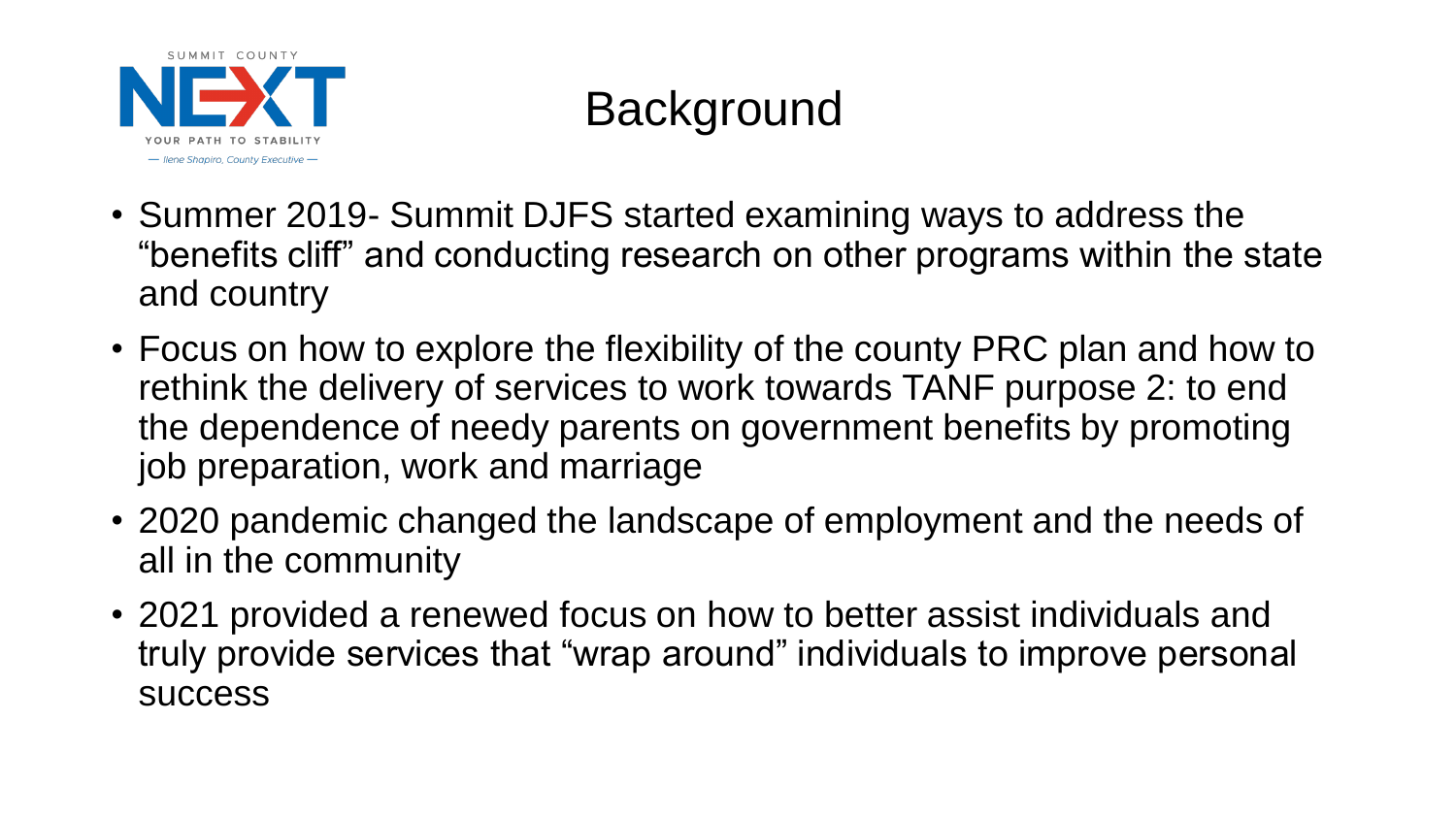

- Got a job, what's NEXT?
- Getting the job is usually just the first step. Keeping the job and figuring how to navigate the resulting life changes can be the challenge.
- NEXT provides retention and supportive services for recently employed individuals who have experienced a decline in public assistance caused by an increase in household earnings.
- Although the household earnings have increased, they have not increased enough to replace the lost benefits.
- NEXT is designed to help the employed individuals sustain, excel and succeed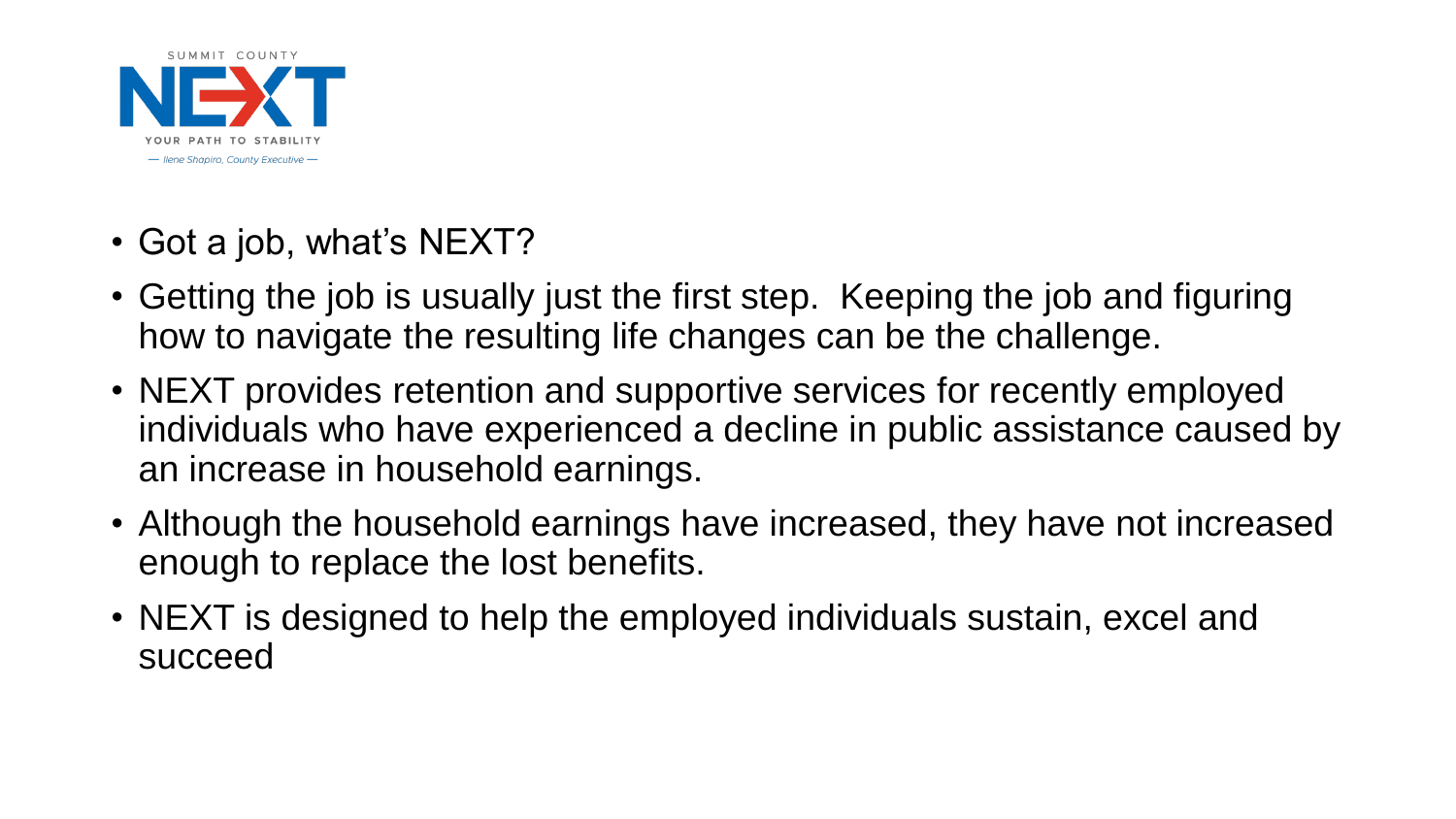

## **Personal Success Planning**

NEXT will provide outreach, engagement, job coaching and retention services. Additionally, NEXT will help remove obstacles.

Each NEXT participant will work with a provider and have an assigned success coach to develop goals, assess and address barriers and provide access to supportive services that will assist individuals to help keep their jobs and succeed.

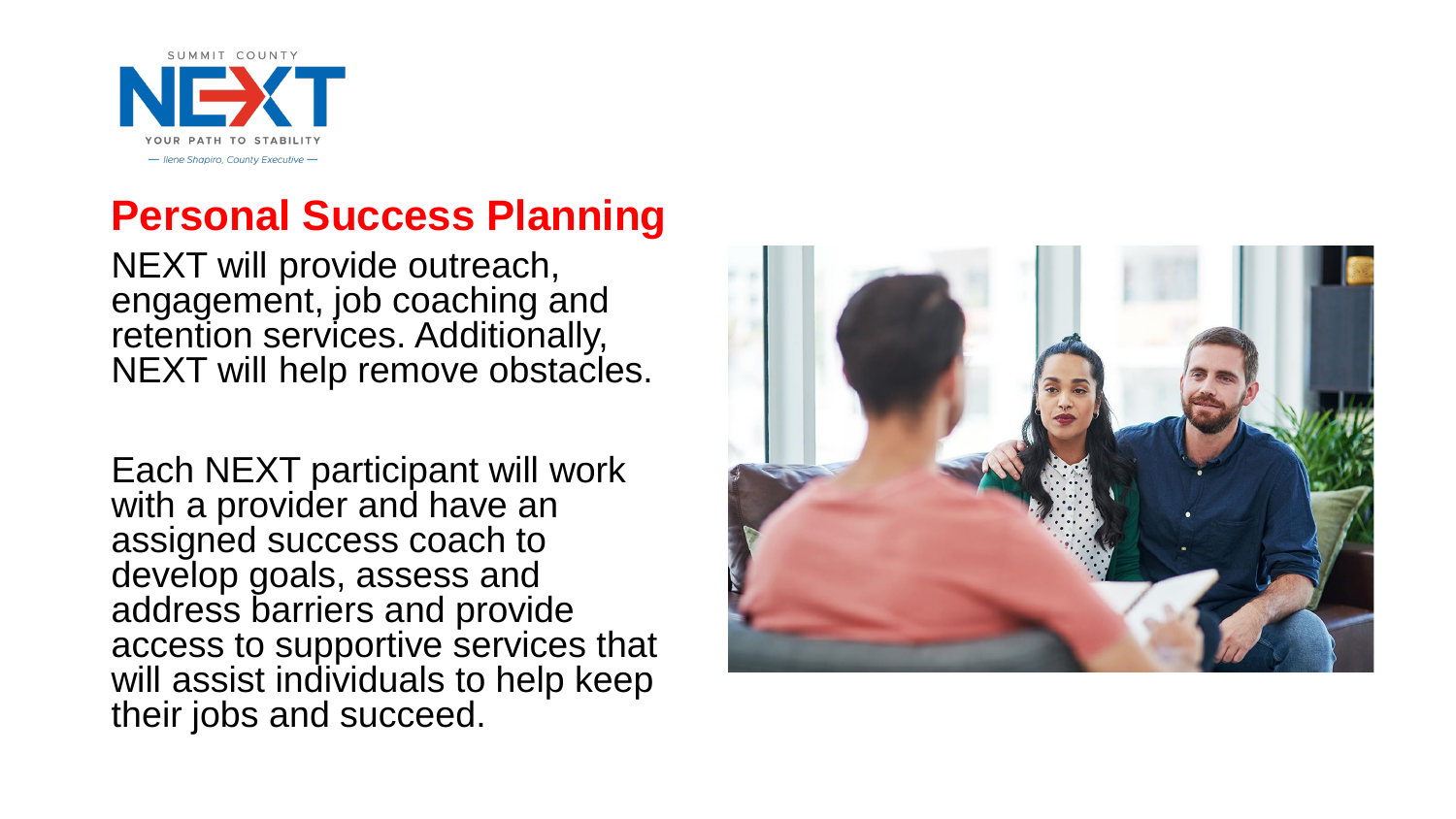

## **Financial Wellness**

Partners will provide household budgeting, financial planning, and debt removal to maintain and advance employment and selfsufficiency.

NEXT participants receive financial coaching and attend workshops to learn how to balance earnings with expenses and changes in public assistance levels.

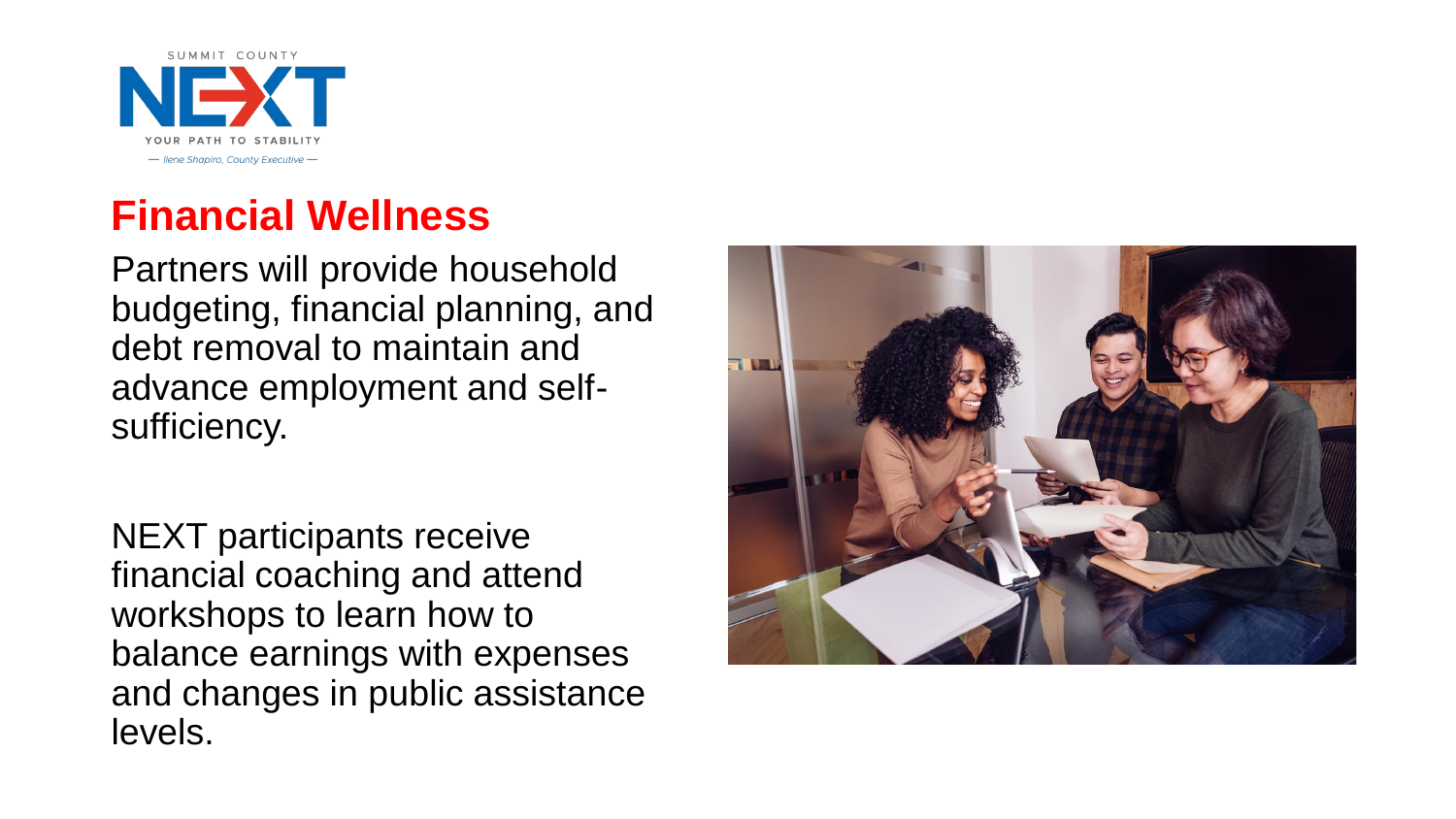SUMMIT COUNTY - Ilene Shapiro, County Executive -

## **Cash Incentives**

NEXT participants build an incentive portfolio for up to 12 months.

Financial incentives are awarded to the portfolio for maintaining gainful employment and achieving benchmarks such as attending coaching appointments and workshops, receiving employment promotions or more substantial employment.

Participants can earn up to \$4000.

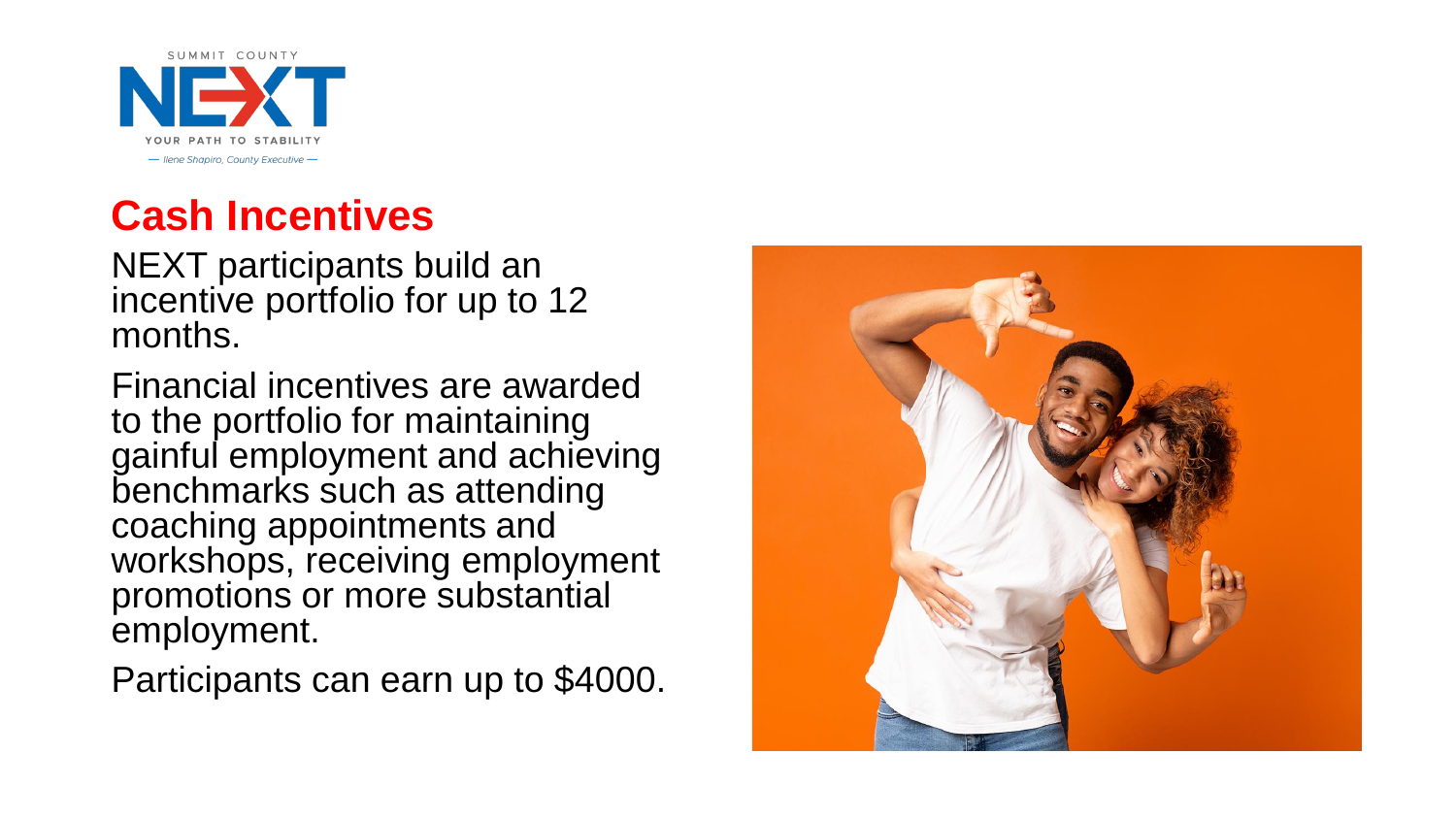

For each calendar month, up to 12 consecutive calendar months, the participant successfully maintains full-time, uninterrupted employment, a one-time predetermined financial incentive will be added to the participant's performance portfolio

Additional incentives can be added to the portfolio for the following:

- Financial Literacy -3 workshops within a 30-day period=\$500
- Case management- Attending 8 scheduled appointments without rescheduling =\$100
- Financial Coaching- 2 or more individual coaching sessions = \$100
- Wage Progression- Pay increase with promotion at current employment = \$350
- Employment Progression- Obtain more substantial employment =\$350
- Education-Completion course resulting in a degree, certification related to employment and advancement = \$100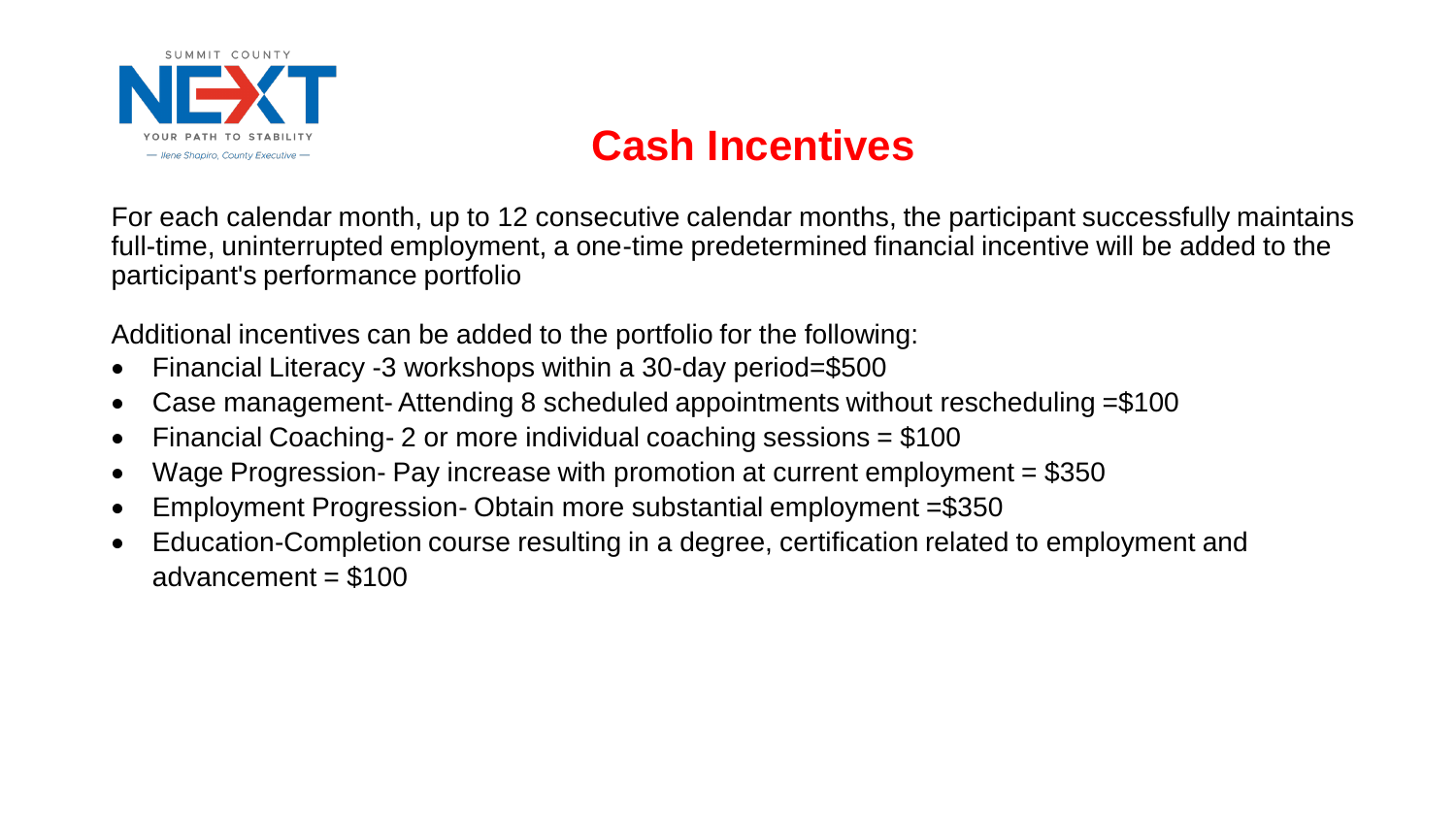

- Eligibility for participant's cash earned incentive will be determined by the SCDJFS staff and approved by SCDJFS management the beginning of the subsequent month.
- Full time employment is defined as uninterrupted employment, participant working at least 30 hours per week each week, each calendar month.
- For participants employed in non-traditional work hours (ex: rotating shifts), total monthly hours must be at or above 120 hours.
- Lapse in employment for at-fault termination terminates your participation in the program. Good cause reasons for lapsed employment will be evaluated by SCDJFS management to determine continuation of program participation.
- Participants that change employment during their program participation must be able to verify their new employment is deemed as financially beneficial based on the progressive wage and/or total compensation package (wage, benefits, etc.) in order to continue in Summit Next program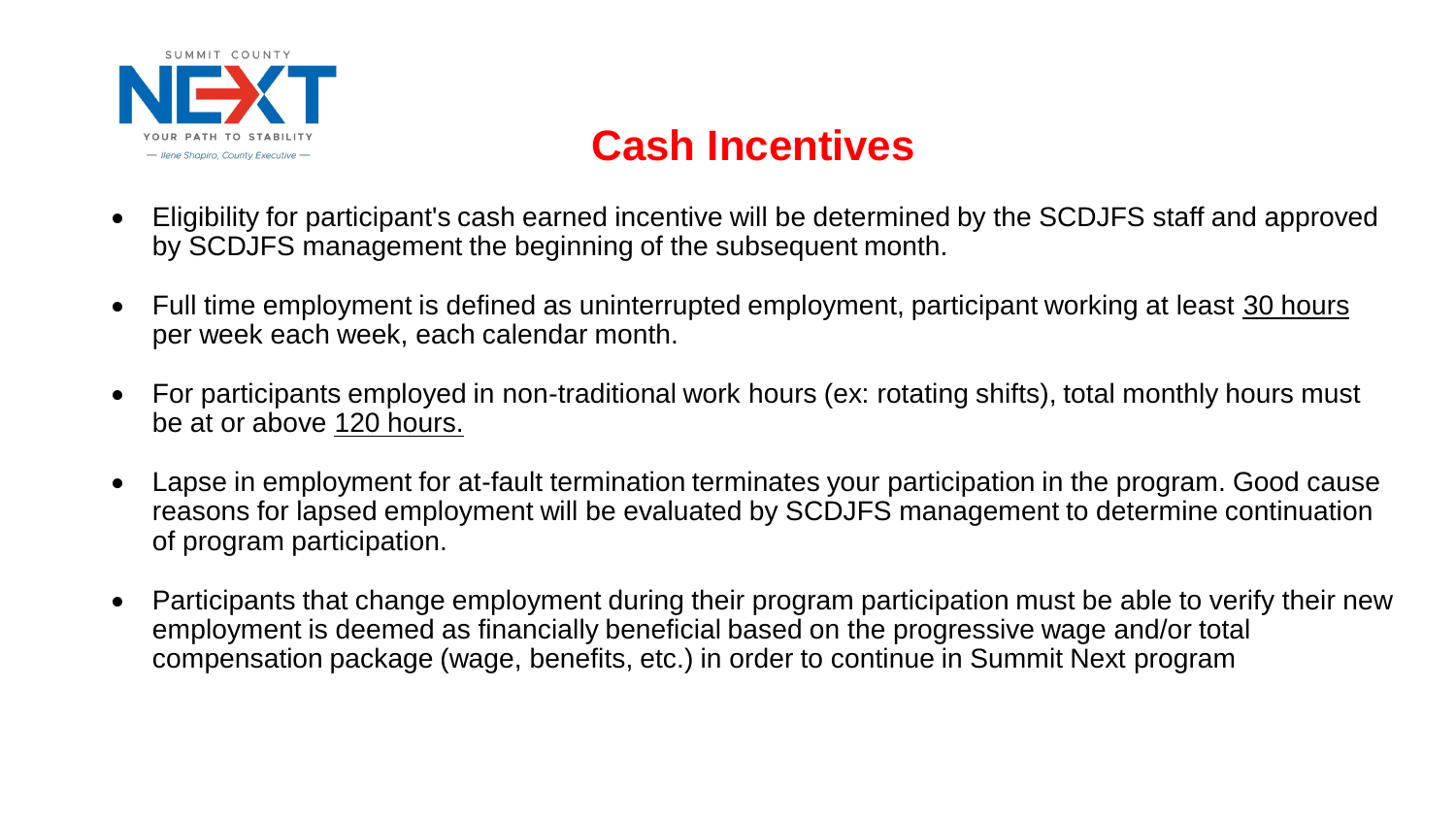

- Participant will receive distribution of the Summit Next Progress CEI after 5 months of employment.
- Remaining financial portfolio balance at the end of participant's program participation will be distributed to the participant as a final incentive once that participant reaches the ultimate work performance goal of maintaining consecutive full-time employment for 12 months.
- If the participant loses employment or stops participating prior to the 12th month, the participant will receive their earned share of the performance incentives according to the schedule identified below minus all participant's monetary portfolio payout already completed.
- Participant can choose to have funds paid out from their portfolio throughout the 12 months to meet an emergent need if the need cannot be met utilizing Summit Next or PRC service.
	- o Emergent Need is defined as "an episode of need that affects the participant's employment retention whereas the issued benefit will not be intended to meet recurrent/ongoing needs".
	- o Need must be verified and documented
	- o Only one payout is allowed for Summit Next program period
	- Payout amount cannot exceed participant's available balance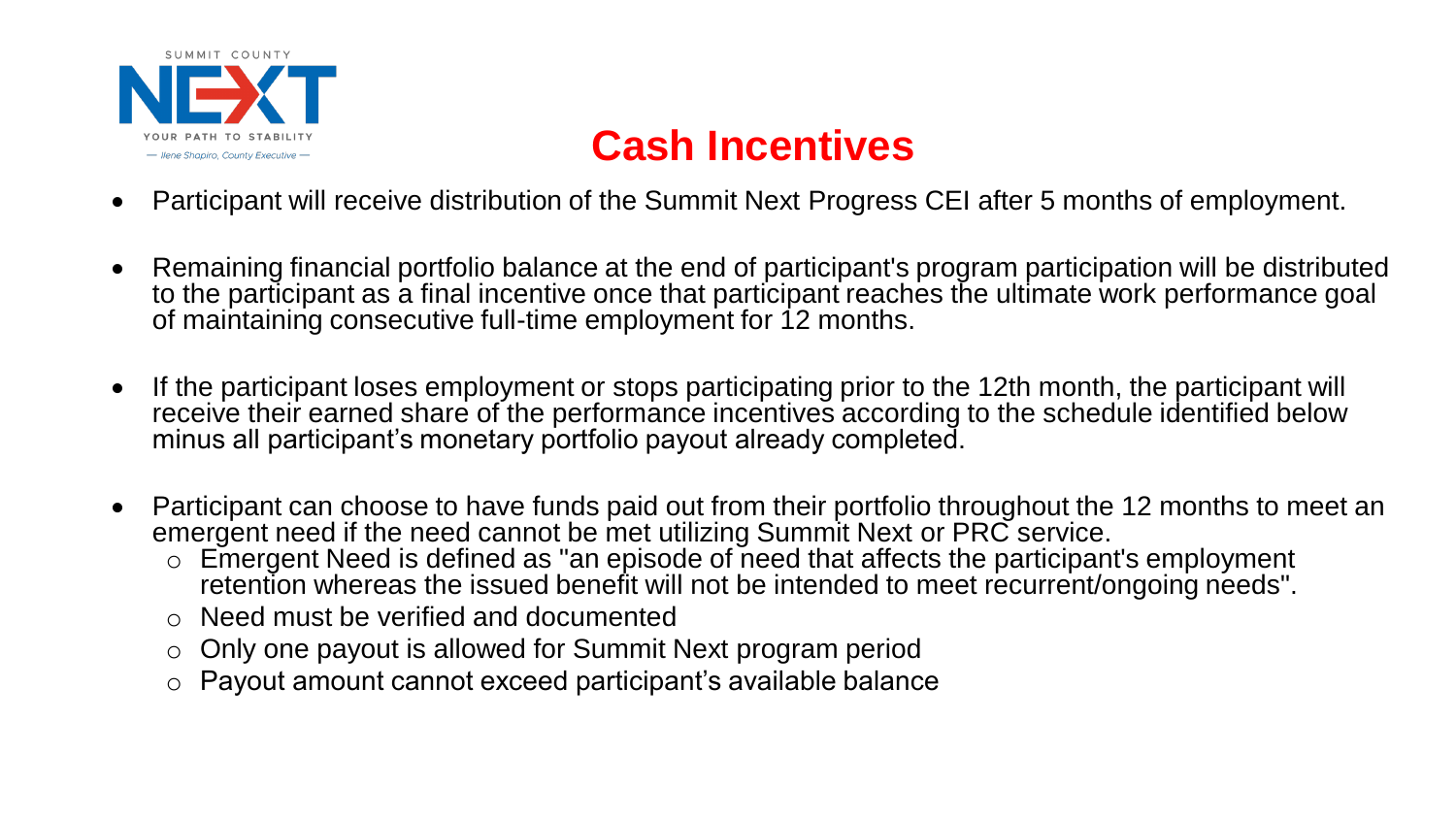

| <b>Month</b>            | <b>Monthly</b><br><b>Retention</b><br><b>Amount</b> | <b>Potential</b><br><b>Accumulated</b><br>Amt | <b>Month</b>                  | <b>Monthly</b><br><b>Retention</b><br><b>Amount</b> | <b>One</b><br><b>Time CEI</b> | <b>Potential</b><br><b>Accumulated</b><br>Amt |
|-------------------------|-----------------------------------------------------|-----------------------------------------------|-------------------------------|-----------------------------------------------------|-------------------------------|-----------------------------------------------|
| $\mathbf{1}$            | \$100                                               | \$100                                         | 10                            | \$250                                               |                               | \$1750                                        |
| $\overline{2}$          | \$100                                               | \$200                                         | 11                            | \$250                                               |                               | \$2000                                        |
| $\overline{\mathbf{3}}$ | \$100                                               | \$300                                         | 12                            | \$500                                               |                               | \$2500                                        |
| 4                       | \$100                                               | \$400                                         | <b>Financial Literacy</b>     |                                                     | \$500                         | \$3000                                        |
| 5                       | \$100                                               | \$500                                         | <b>Case Management</b>        |                                                     | \$100                         | \$3100                                        |
| 6                       | \$250                                               | \$750                                         | <b>Financial Coaching</b>     |                                                     | \$100                         | \$3200                                        |
| 7                       | \$250                                               | \$1000                                        | <b>Wage Progression</b>       |                                                     | \$350                         | \$3550                                        |
| 8                       | \$250                                               | \$1250                                        | <b>Employment Progression</b> |                                                     | \$350                         | \$3900                                        |
| 9                       | \$250                                               | \$1500                                        | Education                     |                                                     | \$100                         | \$4000                                        |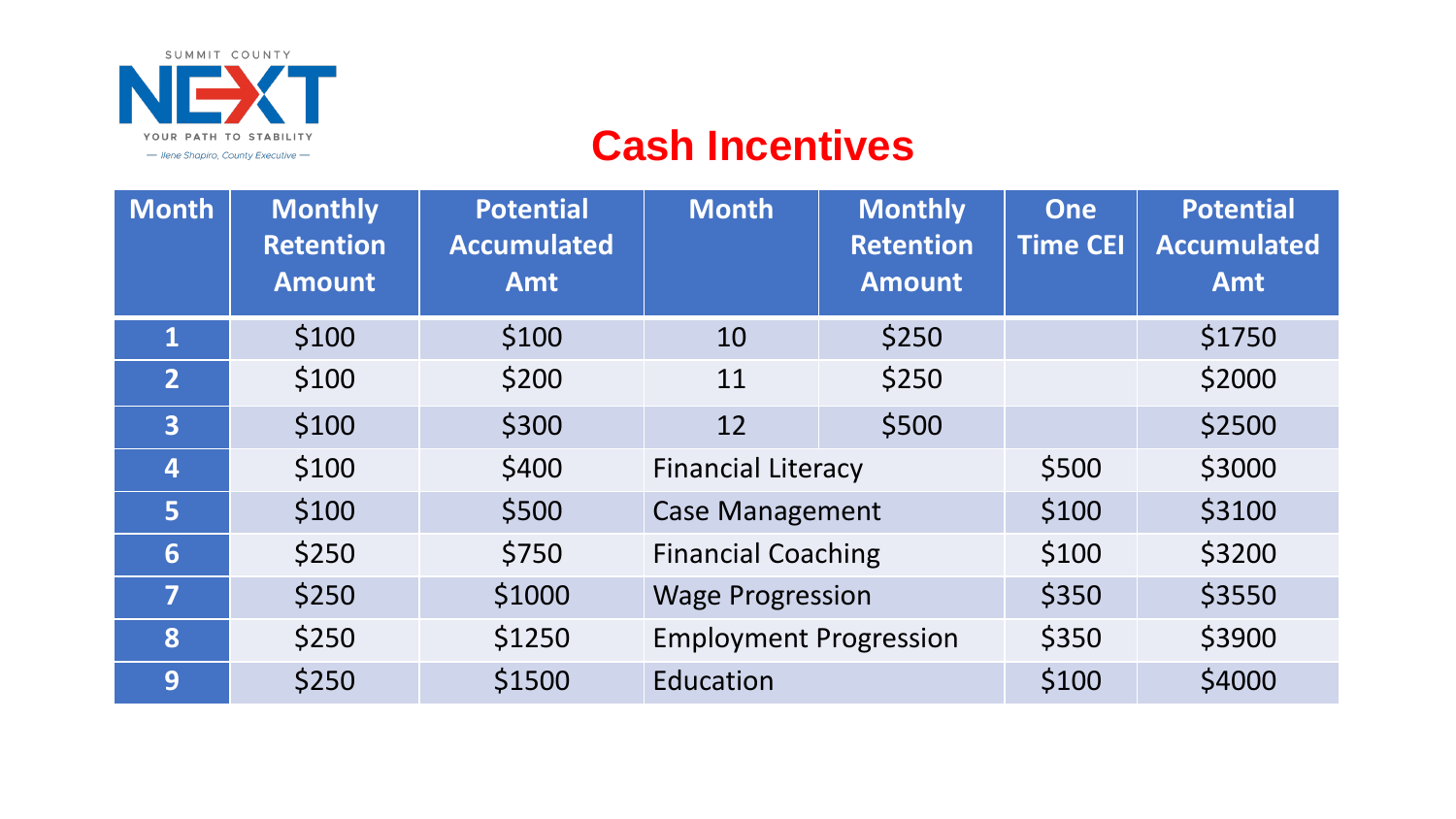

## **Work Supportive Services**

Participants may directly access car repairs, work supports, rental and utility assistance and other services to maintain employment.

NEXT participants will work with providers when supportive services are needed to maintain employment and keep the household stable when emergent needs come up.

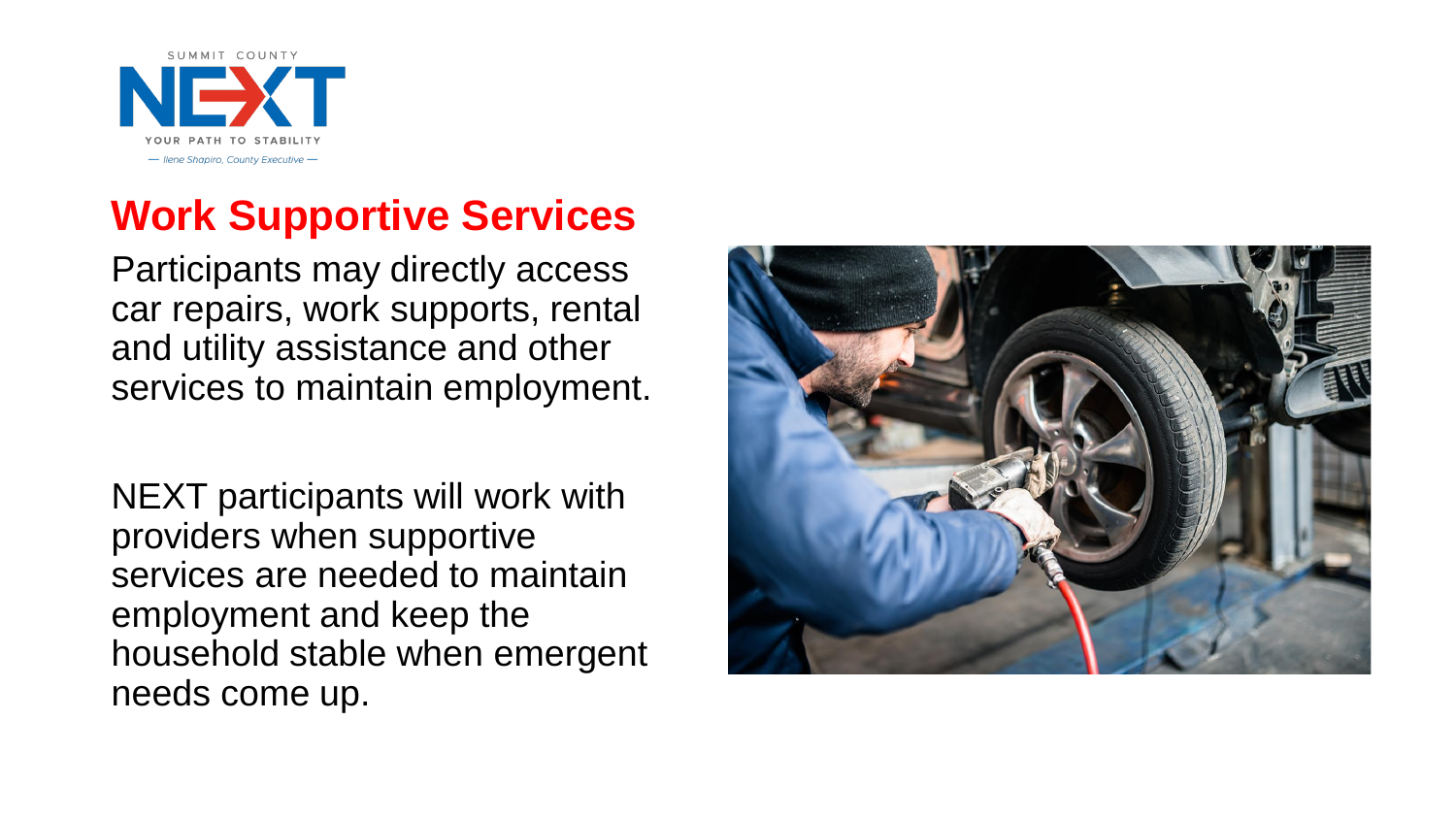

## **Work Supportive Services**

- Individualized supportive services which are identified and communicated with their success coach.
- Each work support will provided based on what is needed to "wrap around" the employed individual and their family to assist in them staying on track and work through hardships that may come up over the course of the program
- Work support services will be made available through a direct referral process with SCDJFS providers.
- Summit Next participants will have to adhere to the program guidelines defined by the provider for the PRC work supportive service requested.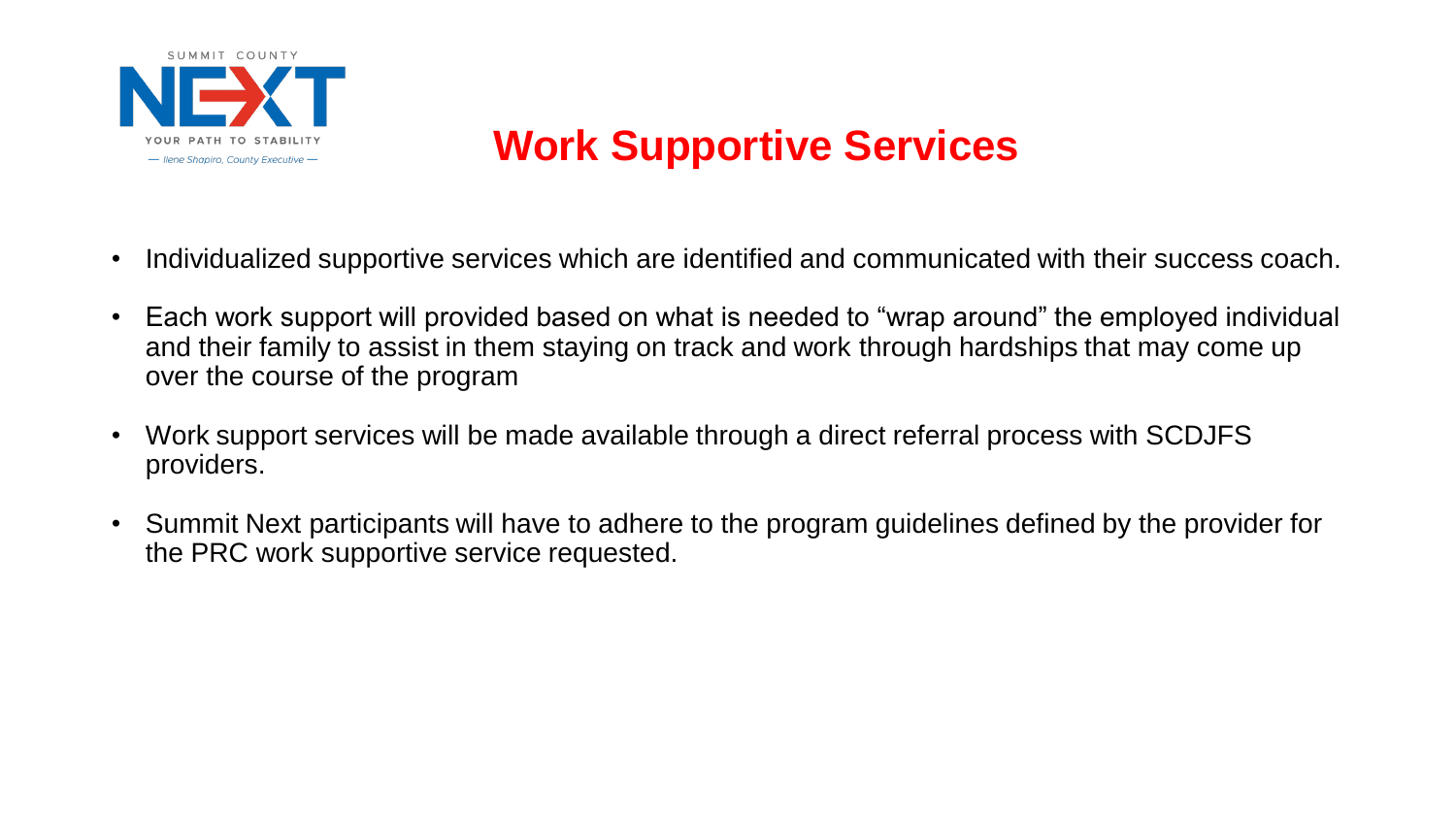

## **Who's Eligible?**

Employed 30 hours a week or equivalent of 120 hours a month

Income at or below 200% federal poverty level at the time of enrollment

Households with minor children, pregnant individuals or SNAP participants that experience reduced assistance due to increase of earned income

Participation is necessary to be eligible for NEXT benefits and incentives

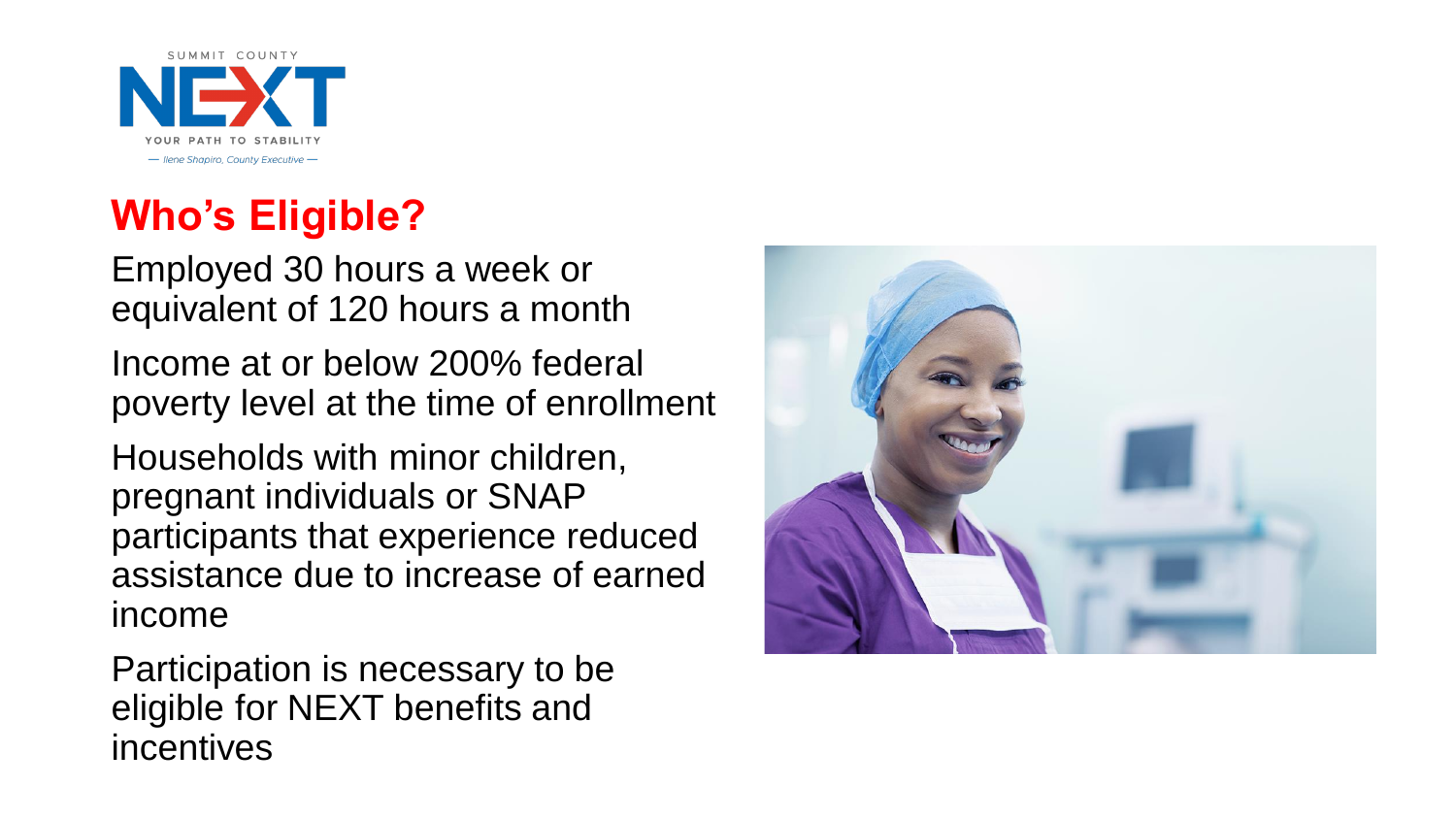

## **Federal Poverty Guideline Measure (FPG)- Monthly**

| <b>Assistance Group</b> | 100%       | 200%       |
|-------------------------|------------|------------|
| <b>Size</b>             | <b>FPG</b> | <b>FPG</b> |
|                         |            |            |
|                         | 1074       | 2147       |
| $\overline{2}$          | 1452       | 2904       |
| 3                       | 1830       | 3660       |
| $\overline{4}$          | 2209       | 4417       |
| 5                       | 2587       | 5174       |
| 6                       | 2965       | 5930       |
|                         | 3344       | 6687       |
| 8                       | 3722       | 7444       |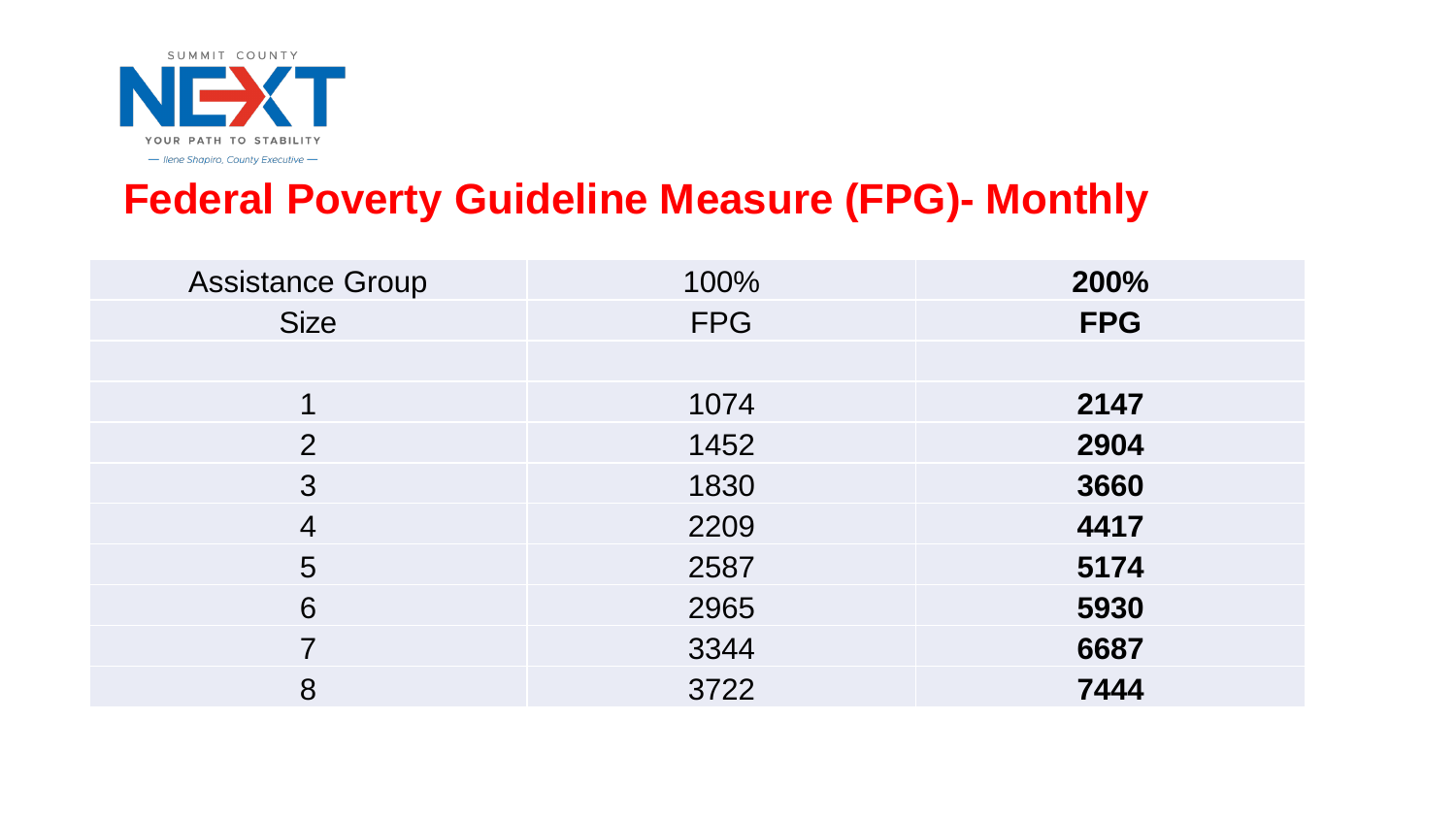

## **Program Eligibility**

#### **Eligibility**

- Eligibility Requirements as defined in the PRC Plan, unless otherwise amended or clarified below.
- TANF Purpose 2
- Assistance Groups: TANF PRC Assistance Groups #1 & 3 or non-TANF individuals currently enrolled in SNAP or determined no-longer eligible for SNAP due to earned income exceeding SNAP income guidelines.
	- $\circ$  SNAP termination will need to be within sixty (60) days prior to Summit Next application date
- Economic Need Standard: 200% FPL
- Employment of 30 hours a week (120 hours a month)

Summit Next participants will be approved for 12 months from the date of application. The applicant will NOT have economic need redetermined to receive Summit Next services during the twelve (12) month certification period. All other eligibility factors must be maintained during the duration of the program for the applicant to remain eligible.

• Eligibility can be redetermined with a reapplication at 12 months for any active participant for participation of additional months if SCDJFS determines a need for continued Summit Next services to finish earning the 12 months of incentives.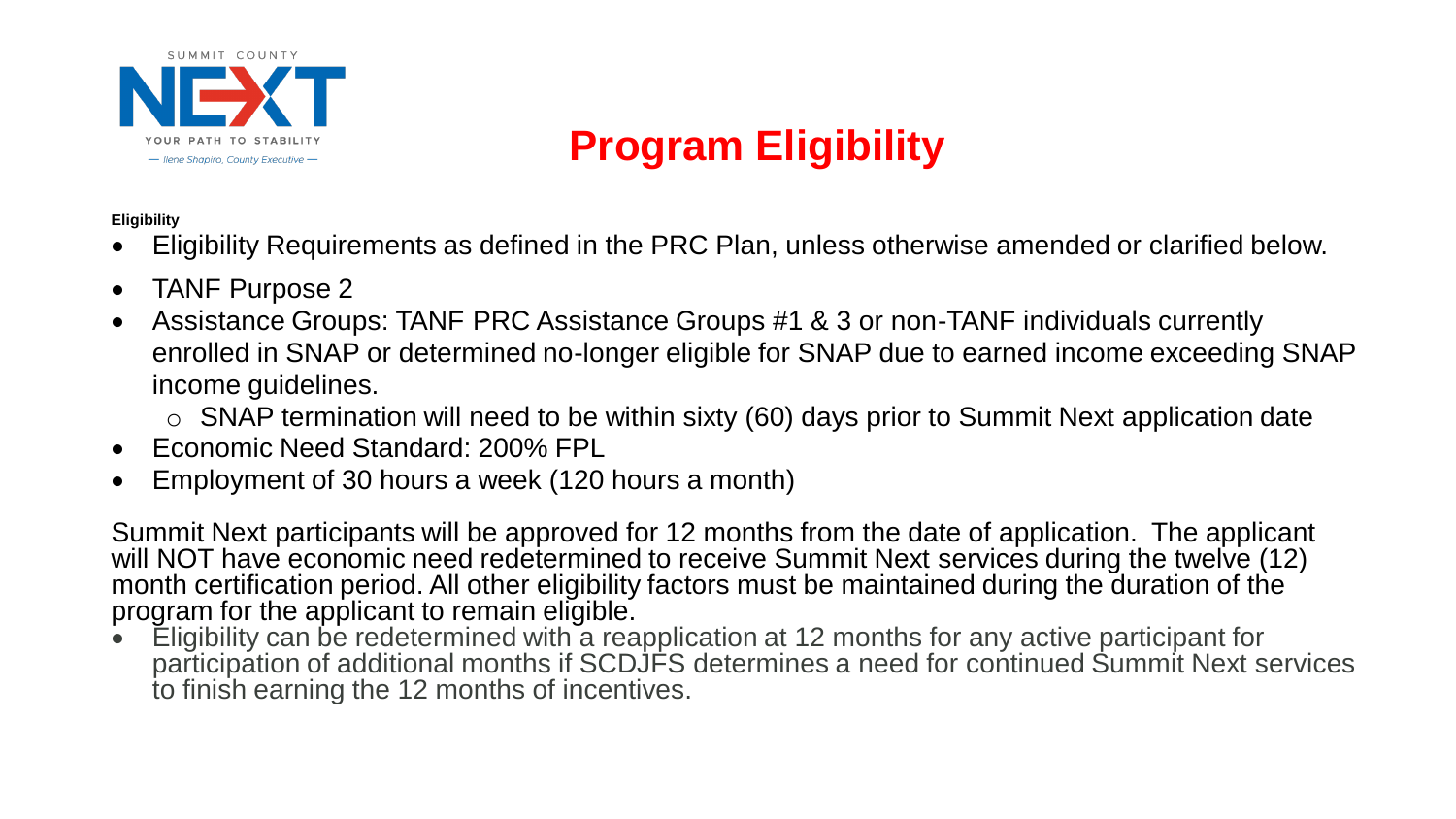

## **Enrollment**

Interested individuals can reach out directly to the Summit County NEXT enrollment provider, Akron Urban League

Call 330.434.3101 or email [SummitNEXT@AkronUrbanLeague.org](mailto:SummitNEXT@AkronUrbanLeague.org)

The provider will explain and assist in the enrollment process and start the individual towards success.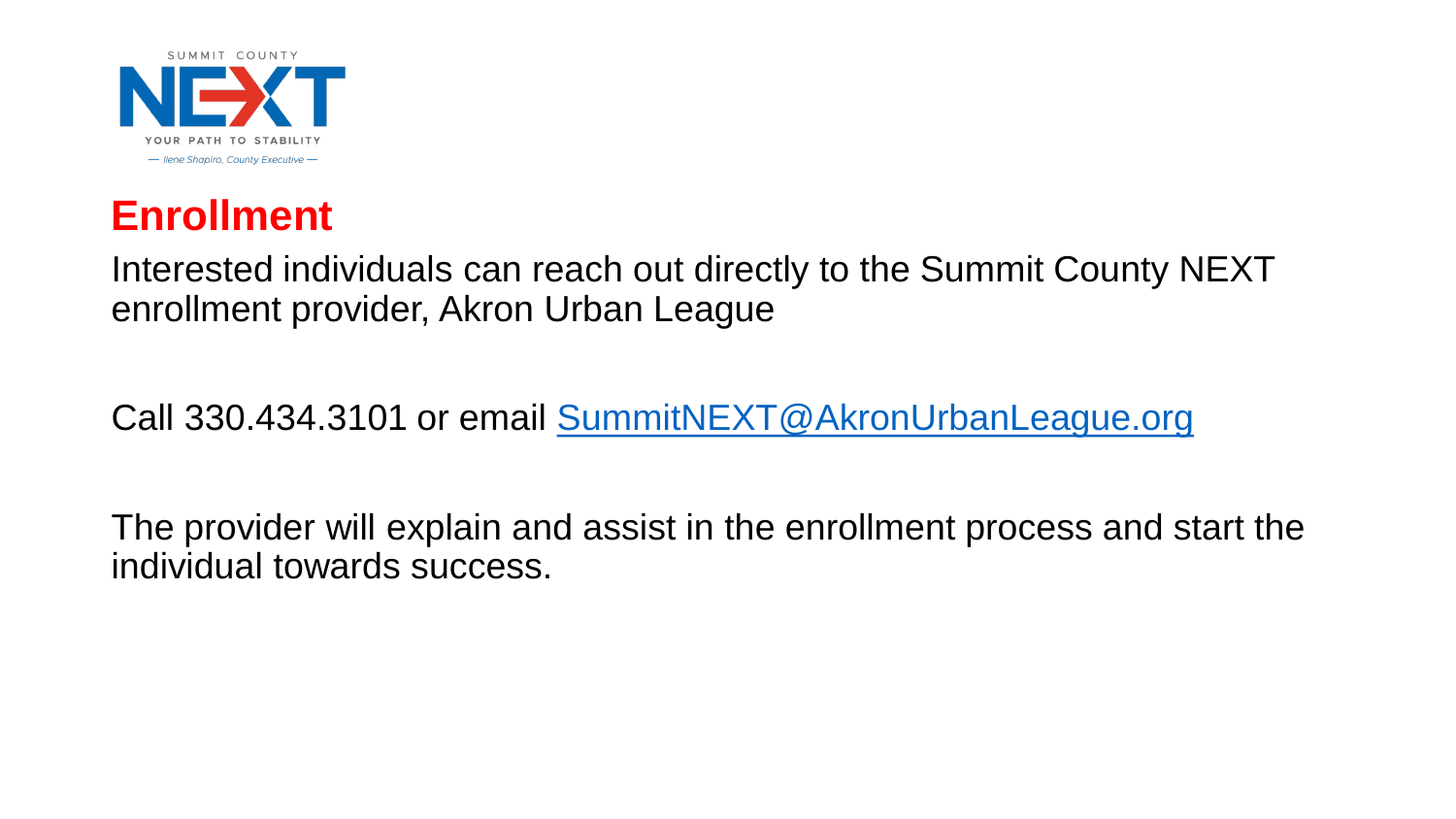



NEXT is a program designed to help employed individuals stay employed and be successful. We hope you share this information with your staff.

If your organization is interested in having a member of the NEXT team reach out to explain the program to any level of your staff including those that may benefit from the program, contact us at **[SUMMITNEXT@jfs.ohio.gov](mailto:SUMMITNEXT@jfs.ohio.gov)** 

Subject line: NEXT Employer Referral

Send us your contact information and a team member will arrange a phone call or site visit to explain the program!